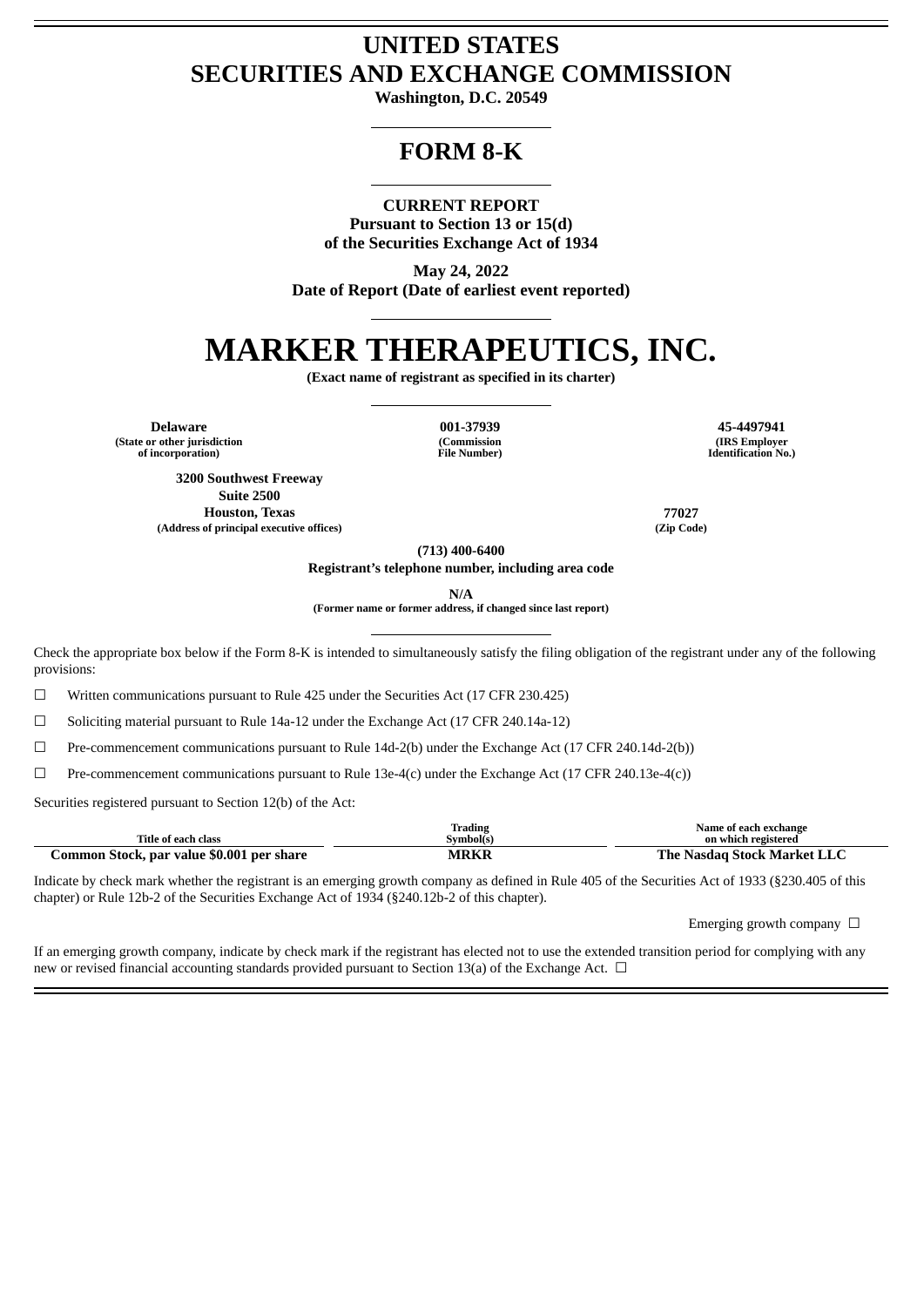#### **Item 5.03 Amendments to Articles of Incorporation or Bylaws.**

#### *Amendment of Certificate of Incorporation*

On May 25, 2022, Marker Therapeutics, Inc. (the "Company") filed a Certificate of Amendment to its Certificate of Incorporation (the "Certificate") with the Secretary of State of the State of Delaware. The Company's board of directors and stockholders previously approved the Certificate, which increases the authorized shares of common stock of the Company from 150,000,000 shares to 300,000,000 shares. The Certificate is attached hereto as Exhibit 3.1 and is incorporated herein by reference.

#### **Item 5.07 Submission of Matters to a Vote of Security Holders.**

On May 24, 2022, the Company held its 2022 Annual Meeting of Stockholders (the "Annual Meeting"). The stockholders considered seven proposals, each of which is described in more detail in the Company's definitive proxy statement filed with the Securities and Exchange Commission on April 15, 2022. Of the 83,078,675 shares outstanding as of the record date, 57,295,876 shares, or 68.97%, were present virtually or represented by proxy at the Annual Meeting. Set forth below are the results of the matters submitted for a vote of stockholders at the Annual Meeting.

**Proposal No. 1**: Election of seven nominees to serve as directors until the 2023 annual meeting of stockholders and until their respective successors are elected and qualified. The votes were cast as follows:

|                     |                  | <b>Votes</b> |
|---------------------|------------------|--------------|
| <b>Name</b>         | <b>Votes For</b> | Withheld     |
| David Eansor        | 30,753,440       | 2,083,729    |
| <b>Steven Elms</b>  | 30,965,719       | 1,871,450    |
| Peter Hoang         | 30,759,510       | 2,077,659    |
| David Laskow-Pooley | 31,082,497       | 1,754,672    |
| John Wilson         | 29,558,131       | 3,279,038    |
| Juan Vera           | 31,165,066       | 1,672,103    |
| Katharine Knobil    | 31,146,424       | 1,690,745    |
|                     |                  |              |

Broker Non-Votes: 24,458,707.

All nominees were elected.

**Proposal No. 2:** Approval, on an advisory basis, of the compensation of the Company's named executive officers. The votes were cast as follows:

|                                                           |                  | Votes             |           |
|-----------------------------------------------------------|------------------|-------------------|-----------|
|                                                           | <b>Votes For</b> | Against           | Abstained |
| Advisory approval of named executive officer compensation | 28.164.404       | 4,400,809 271,957 |           |
|                                                           |                  |                   |           |

Broker Non-Votes: 24,458,706.

**Proposal No. 3**: Amendment of the Company's Certificate of Incorporation to increase the authorized number of shares of Common Stock. The votes were cast as follows:

|                                           |                  | <b>Votes</b> |           |
|-------------------------------------------|------------------|--------------|-----------|
|                                           | <b>Votes For</b> | Against      | Abstained |
| Amendment of Certificate of Incorporation | 48,008,847       | 8.680.304    | 606,723   |

Broker Non-Votes: 0.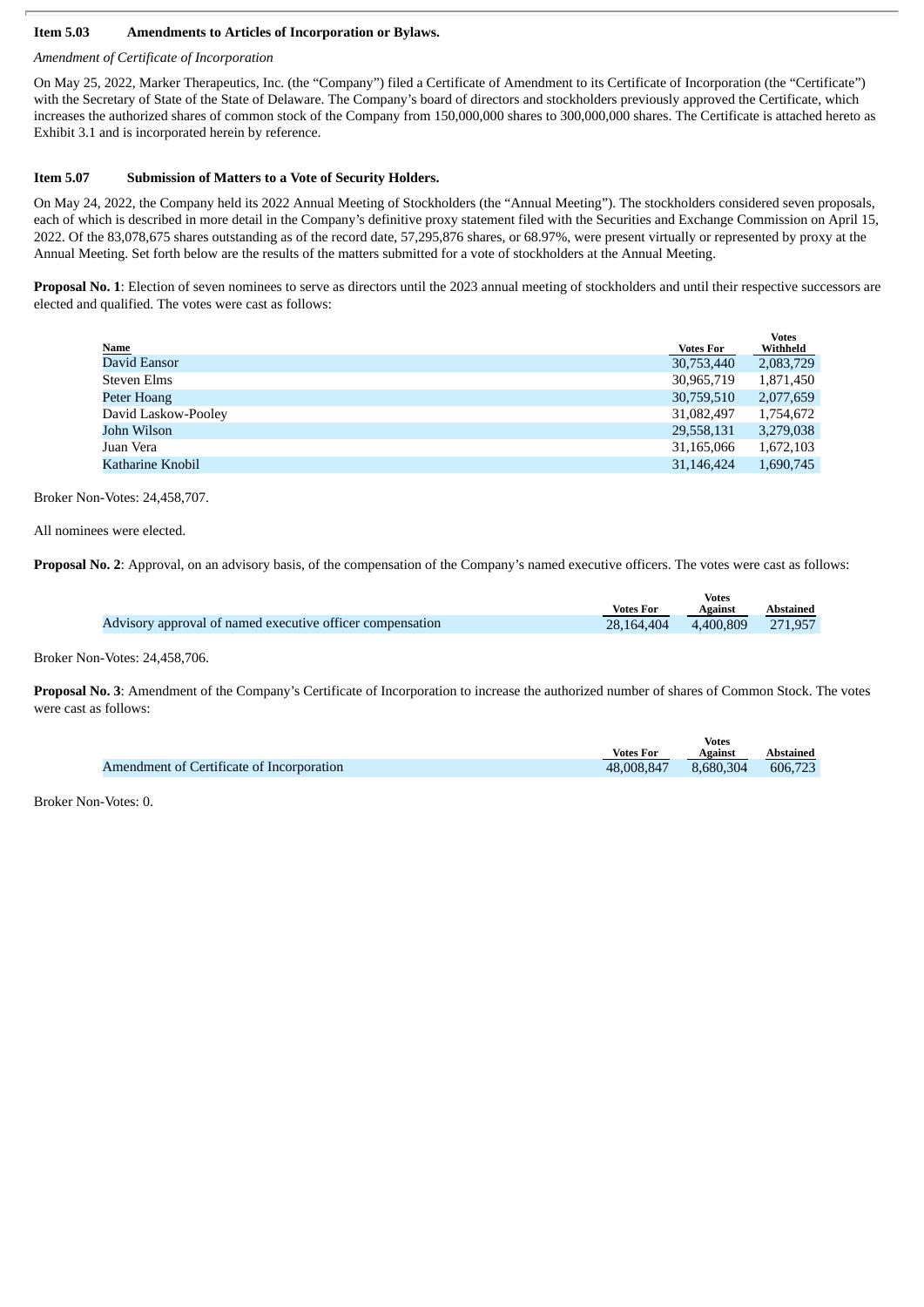**Proposal No. 4**: Approval to adopt a series of alternate amendments to the Company's Certificate of Incorporation to effect a reverse stock split where the board of directors will have the discretion to select the reverse stock split ratio from within a range between and including one-for three (1:3) and one-for-twelve (1:12). The votes were cast as follows:

|                                            |                  | Votes     |                  |
|--------------------------------------------|------------------|-----------|------------------|
|                                            | <b>Votes For</b> | Against   | <b>Abstained</b> |
| Amendment approval for reverse stock split | 48.899.833       | 7.846.346 | 549.695          |

Broker Non-Votes: 0.

**Proposal No. 5**: Approval to adopt a series of alternate amendments to the Company's Certificate of Incorporation to effect an authorized shares reduction, with the specific number of authorized shares determined by a formula that is based on the ratio utilized for a reverse stock split. The votes were cast as follows:

|                                                        |                  | <b>Votes</b> |           |
|--------------------------------------------------------|------------------|--------------|-----------|
|                                                        | <b>Votes For</b> | Against      | Abstained |
| Amendment to effectuate an authorized shares reduction | 49.446.472       | 6,871,753    | 977.646   |

Broker Non-Votes: 0.

**Proposal No. 6**: Amendment of the Marker Therapeutics, Inc. 2020 Equity Incentive Plan (the "2020 Plan"), to, among other things, increase the number of shares of common stock authorized for issuance under the 2020 Plan by 8,500,000 shares. The votes were cast as follows:

|                                             |                      | <b>Votes</b> |                  |
|---------------------------------------------|----------------------|--------------|------------------|
|                                             | <b>Votes For</b>     | Against      | <b>Abstained</b> |
| Amendment to the 2020 Equity Inventive Plan | 27,591,624 4,896,423 |              | 349.123          |

Broker Non-Votes: 24,458,706.

**Proposal No. 7**: Ratification of the selection of Marcum LLP as independent registered public accounting firm for the fiscal year ending December 31, 2022. The votes were cast as follows:

**Votes**

|                                           |                      | votes   |           |
|-------------------------------------------|----------------------|---------|-----------|
|                                           | <b>Votes For</b>     | Against | Abstained |
| Ratification of appointment of Marcum LLP | 52,918,715 3,807,322 |         | 569,839   |

Broker Non-Votes: 0.

#### **Item 9.01 Financial Statements and Exhibits.**

*(d) Exhibits.*

| <b>Exhibit</b><br>No. | Description                                                                                              |
|-----------------------|----------------------------------------------------------------------------------------------------------|
| -3.1                  | Certificate of Amendment to Certificate of Incorporation of Marker Therapeutics, Inc.                    |
| 104                   | Cover Page Interactive Data File (the cover page XBRL tags are embedded within the inline XBRL document) |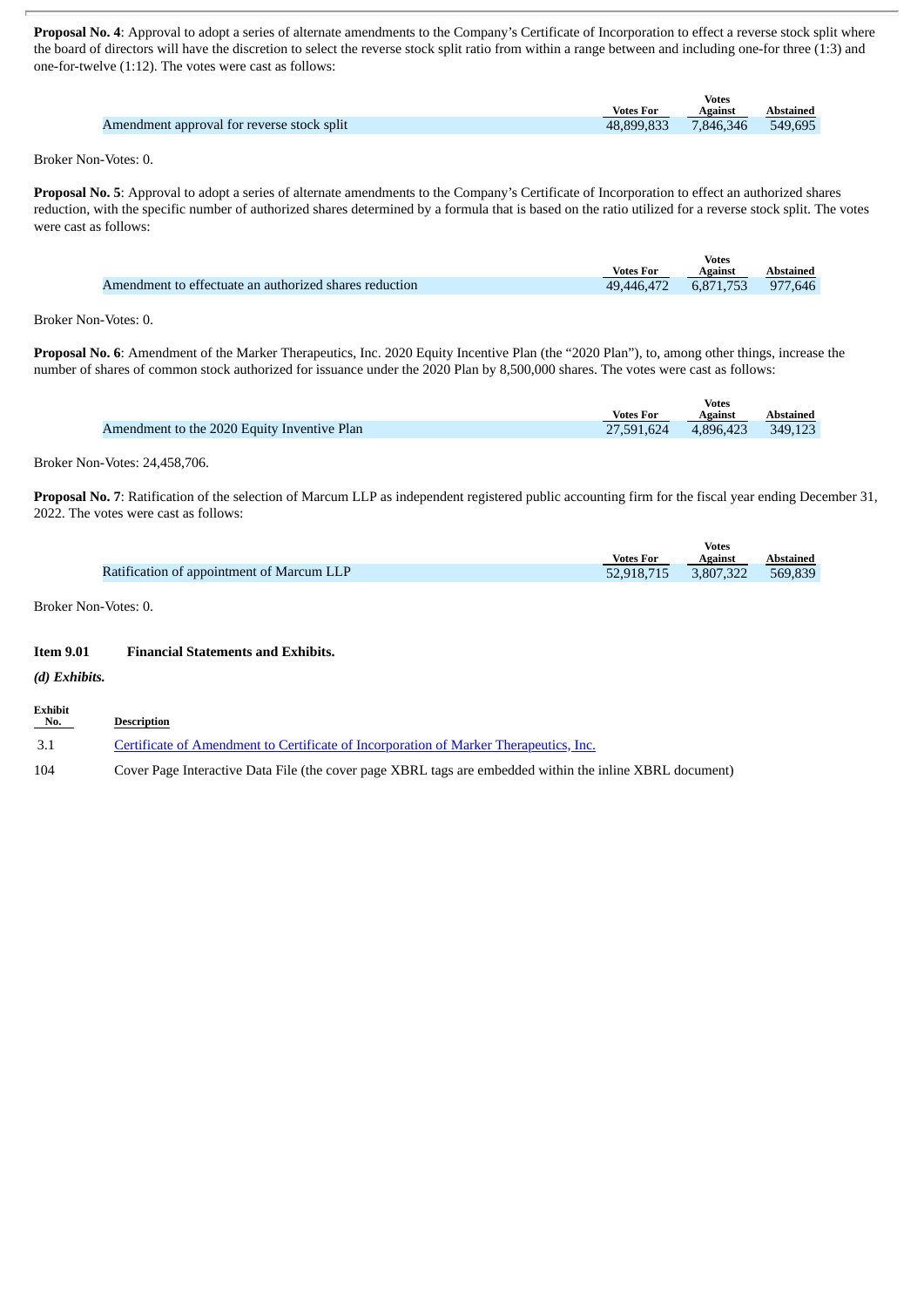**SIGNATURES**

Pursuant to the requirements of the Securities Exchange Act of 1934, as amended, the Registrant has duly caused this report to be signed on its behalf by the undersigned hereunto duly authorized.

### **Marker Therapeutics, Inc.**

/s/ Anthony Kim

Anthony Kim *Chief Financial Officer*

Dated: May 27, 2022 By: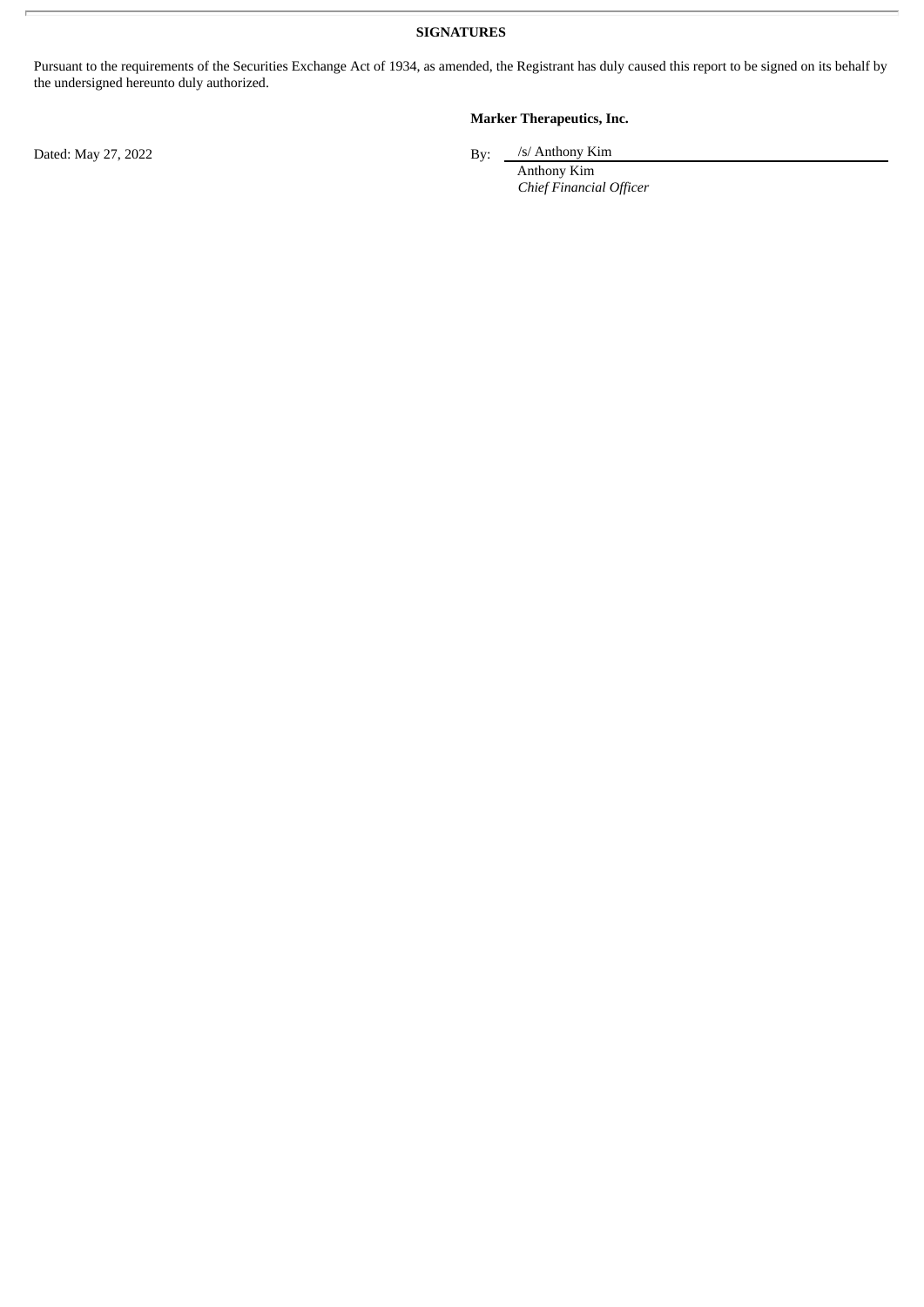#### **CERTIFICATE OF AMENDMENT TO AMENDED AND RESTATED CERTIFICATE OF INCORPORATION OF MARKER THERAPEUTICS, INC.**

<span id="page-4-0"></span>Marker Therapeutics, Inc. (the "*Company*"), a corporation organized and existing under and by virtue of the General Corporation Law of the State of Delaware (the "*DGCL*"), does hereby certify that:

**FIRST:** The name of this corporation is Marker Therapeutics, Inc., and the date on which the Certificate of Incorporation of this corporation was originally filed with the Secretary of State of the State of Delaware was October 17, 2018, under the original name Marker Therapeutics, Inc.

**SECOND:** The Board of Directors of the Company (the "*Board*"), acting in accordance with the provisions of Sections 141 and 242 of the DGCL, adopted resolutions amending its Certificate of Incorporation (the "*Certificate of Incorporation*") to provide that Section A of Article IV of the Certificate of Incorporation is amended and restated to read in its entirety as follows:

"A. The Corporation is authorized to issue two classes of stock to be designated, respectively, "Common Stock" and "Preferred Stock." The total number of shares which the Corporation is authorized to issue is 305,000,000 shares, consisting of (i) 300,000,000 shares of Common Stock, \$0.001 par value per share, and (ii) 5,000,000 shares of Preferred Stock, \$0.001 par value per share."

**THIRD:** The foregoing amendment to the Certificate of Incorporation was duly approved by the Board.

**FOURTH**: Thereafter, pursuant to a resolution of the Board, this Certificate of Amendment was submitted to the stockholders of the Company for their approval, and was duly adopted in accordance with the provisions of Section 242 of the DGCL.

#### **[SIGNATURE PAGE FOLLOWS]**